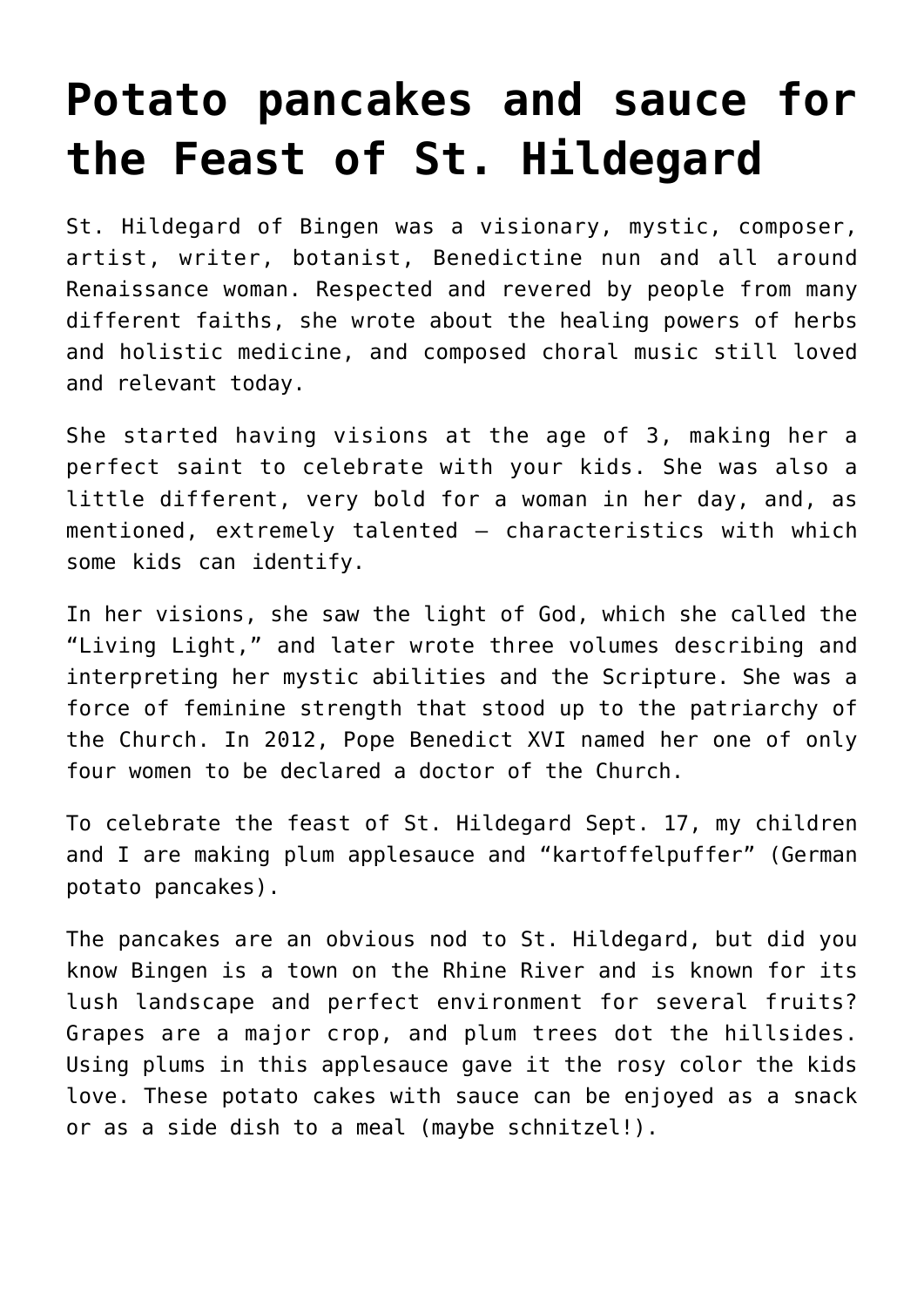# **Potato pancakes and sauce for the feast of St. Hildegard**

*Called "kartoffelpuffer," these German potato pancakes can be served as a side dish, and paired with homemade plum and apple sauce.*

Prep time: 15 minutes Cook time: 5 minutes

Makes 2 dozens servings

## **Ingredients**

#### **Plum Apple Sauce**

- 5 apples pink lady, cored and chopped, with skin on
- 1 plumb pitted and chopped
- 1/4 cup honey
- 1/4 cup water
- 2 tbsp lemon juice
- 1 pinch salt

#### **Kartoffelpuffer**

- 2 cups onion grated
- approximately 12 potatoes grated gold potatoes, should yield 3 quarts
- 1 tsp ground nutmeg
- 2 tbsp salt
- 1/2 tsp ground black pepper
- 2 eggs
- 1 cup flour
- 1 1/2 cup oil. A neutral flavored oil for frying, such as vegetable oil, is best. Use approximately 1 1/2 cups for a 16 inch pan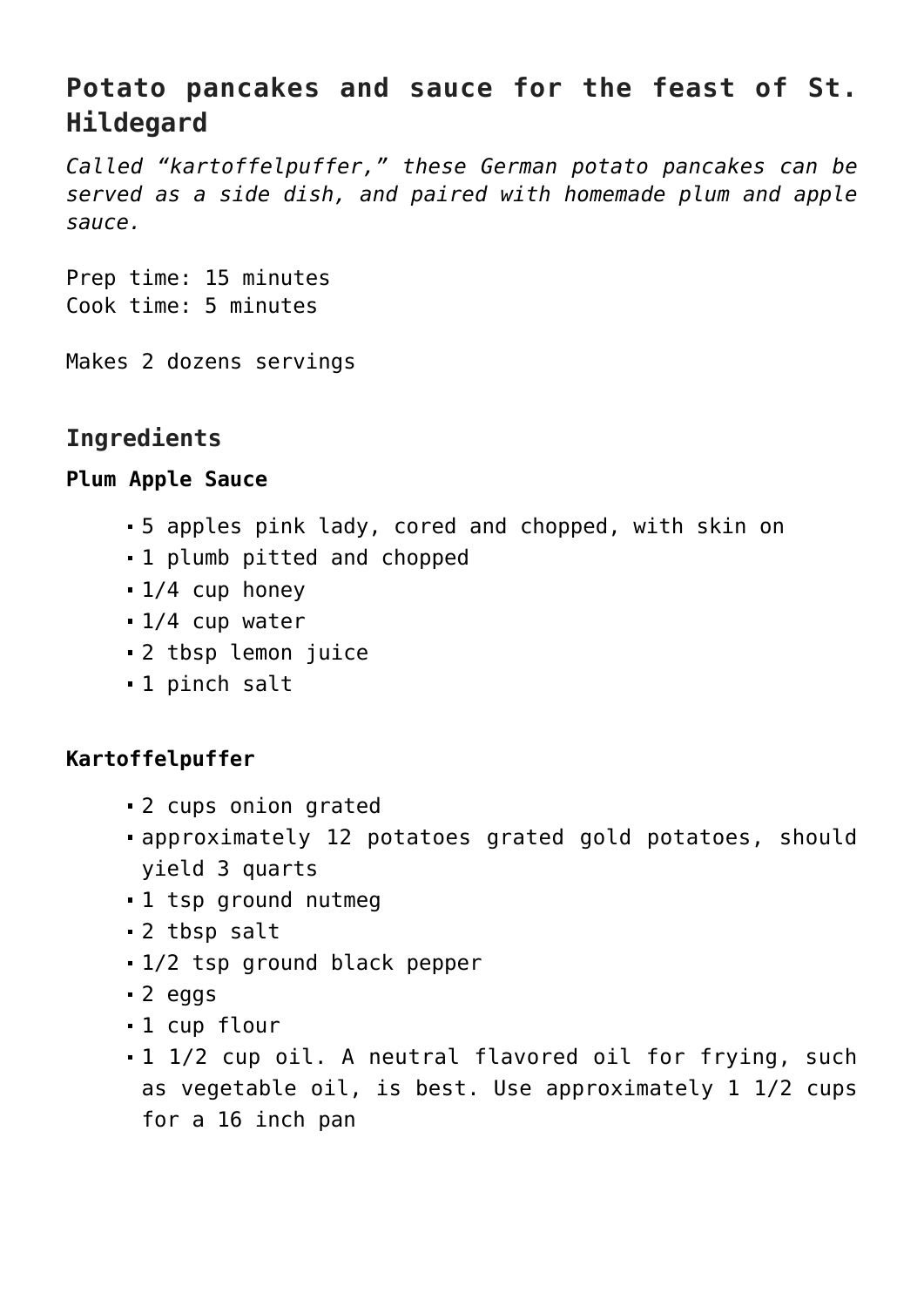# **Instructions**

#### **Plum Apple Sauce**

- 1. Add all ingredients to a pot, cover and cook over medium-low heat until the apples are fork tender, approximately 15 minutes.
- 2. In a food processor, blender, immersion blender or even with a potato masher, puree or mash (depending on chunky or smooth preference) to desired consistency.

### **Kartoffelpuffer**

- 1. Using the medium holes (looks like large rain drops), grate the onion and squeeze out any excess liquid. Repeat this step with the potatoes.
- 2. Combine the nutmeg, salt, pepper, eggs and flour with the potato and onion.
- 3. Squeezing any excess liquid from the mixture, form patties approximately 1/4 inch thick and 2 1/2 inches wide.
- 4. In a pan on medium-high heat, warm the oil and cook the patties until golden brown, approximately two to three minutes on each side.

As my son enjoys cracking the eggs, and my daughter stirs and blends, we begin our conversation about St. Hildegard. She was a wonder woman who knew her talents were a gift from God. Although her visions and explosions of creativity exhausted her at different times throughout her life, she found encouragement from her faith and friends at the abbey.

While enjoying these special treats with your kids, you can read to them ["Hildegard's Gift" by Megan Hoyt.](https://www.amazon.com/Hildegards-Gift-Megan-Hoyt/dp/1612613586/ref=sr_1_1?ie=UTF8&qid=1536617827&sr=8-1&keywords=hildegard%27s+gift) With its brightly colored pictures illustrating her view of God's ultimate harmony in his creation, the book addresses in a way appropriate for young children the specialness of identifying and embracing God's-given talents.